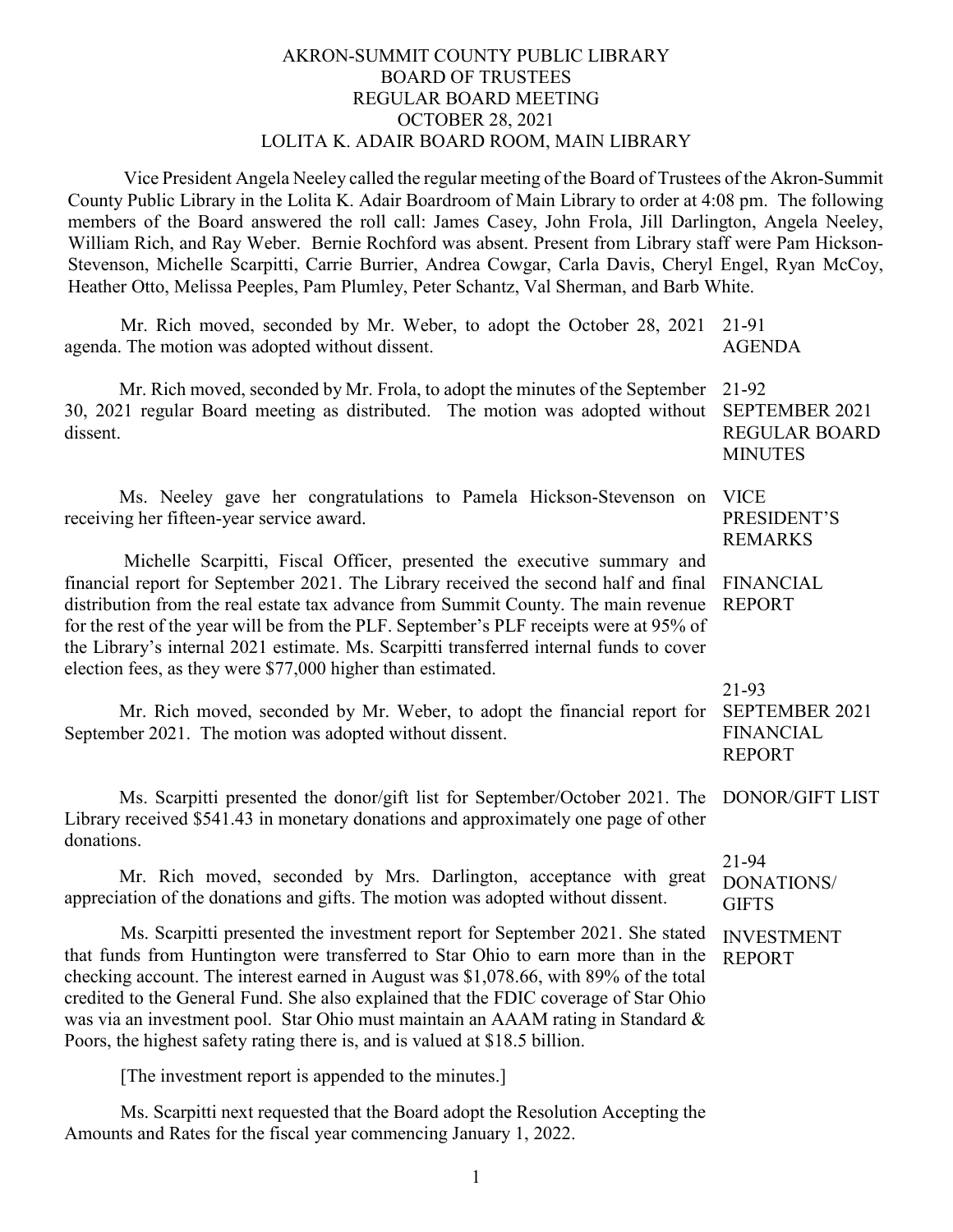Mr. Rich moved, seconded by Mr. Frola, to adopt the Resolution Accepting the Amounts and Rates as Determined by the Budget Commission and Authorizing the ADOPTION OF Necessary Tax Levies and Certifying Them to the County Fiscal Officer for 2022. The motion was adopted without dissent.

21-95 RESOLUTION ON AMOUNTS AND RATES

Ms. Otto presented the personnel report for October 2021 and highlighted two changes in the report regarding the two retirees' dates of service. The Board gave their regards and thanks to the retirees.

| <b>RESIGNATIONS:</b>               |                                                                                |                          |                                                          |
|------------------------------------|--------------------------------------------------------------------------------|--------------------------|----------------------------------------------------------|
| <b>Employee</b><br>Bell, Mikayla   | <b>Classification</b><br><b>Student Assistant</b>                              | <b>Date</b><br>9/29/2021 | <b>Agency</b><br>Nordonia Hills                          |
| Hardy-Butler, Kiana                | <b>Adult Services Librarian</b>                                                | 10/29/2021               | BG & S                                                   |
| Riddle, Marissa                    | <b>Student Assistant</b>                                                       | 10/19/2021               | Mogadore                                                 |
| <b>SELECTIONS:</b>                 |                                                                                |                          |                                                          |
| Berry, Allison                     | Public Service Assistant II Part-Time                                          | 10/11/2021               | <b>Highland Square</b>                                   |
| Johnston, James                    | Security Officer                                                               | 10/11/2021               | Security                                                 |
| Munro, Morgan                      | <b>Student Assistant</b>                                                       | 10/25/2021               | <b>Firestone Park</b>                                    |
| Otto, Annabelle                    | <b>Student Assistant</b>                                                       | 10/28/2021               | Children's Library & Teen                                |
| Wagner, Jack                       | Security Officer                                                               | 10/11/2021               | Security                                                 |
| Walsh, Anne                        | Public Service Assistant II Job-Share                                          | 10/25/2021               | North Hill                                               |
| <b>PROMOTIONS:</b><br>Zachary Bair | Shelver<br>Public Service Assistant II Full-Time                               | 10/25/2021               | BG & S<br>Mobile Services                                |
|                                    | <b>CHANGE OF CLASSIFICATION (STATUS):</b>                                      |                          |                                                          |
| Blake, Ashton                      | Public Service Assistant II<br><b>TechZone Assistant</b>                       | 10/11/2021               | <b>Electronic Services</b><br><b>Electronic Services</b> |
| Brewer, Wyatt                      | Public Service Assistant II<br><b>TechZone Assistant</b>                       | 10/11/2021               | <b>Electronic Services</b><br><b>Electronic Services</b> |
| Cargill, Corey                     | Public Service Assistant II<br><b>TechZone Assistant</b>                       | 10/11/2021               | <b>Electronic Services</b><br><b>Electronic Services</b> |
| Hughes, John                       | Maintenance Supervisor<br>Maintenance Specialist                               | 10/1/2021                | <b>Facility Services</b><br><b>Facility Services</b>     |
| Tobias, Rachel                     | Intermediate Teen Librarian<br>Intermediate Teen Librarian                     | 10/14/2021               | Odom<br>Northwest Akron                                  |
| Vazquez, Brittany                  | Public Service Assistant II Part-Time<br>Public Service Assistant II Full-Time | 10/11/2021               | Circulation<br>Circulation                               |
| Wells, Caitlin                     | Public Service Assistant II<br><b>TechZone Assistant</b>                       | 10/11/2021               | <b>Electronic Services</b><br><b>Electronic Services</b> |
| Yontz, Carly                       | Public Service Assistant II<br><b>TechZone Assistant</b>                       | 10/11/2021               | <b>Electronic Services</b><br><b>Electronic Services</b> |

## **AKRON-SUMMIT COUNTY PUBLIC LIBRARY Personnel Report –October 2021**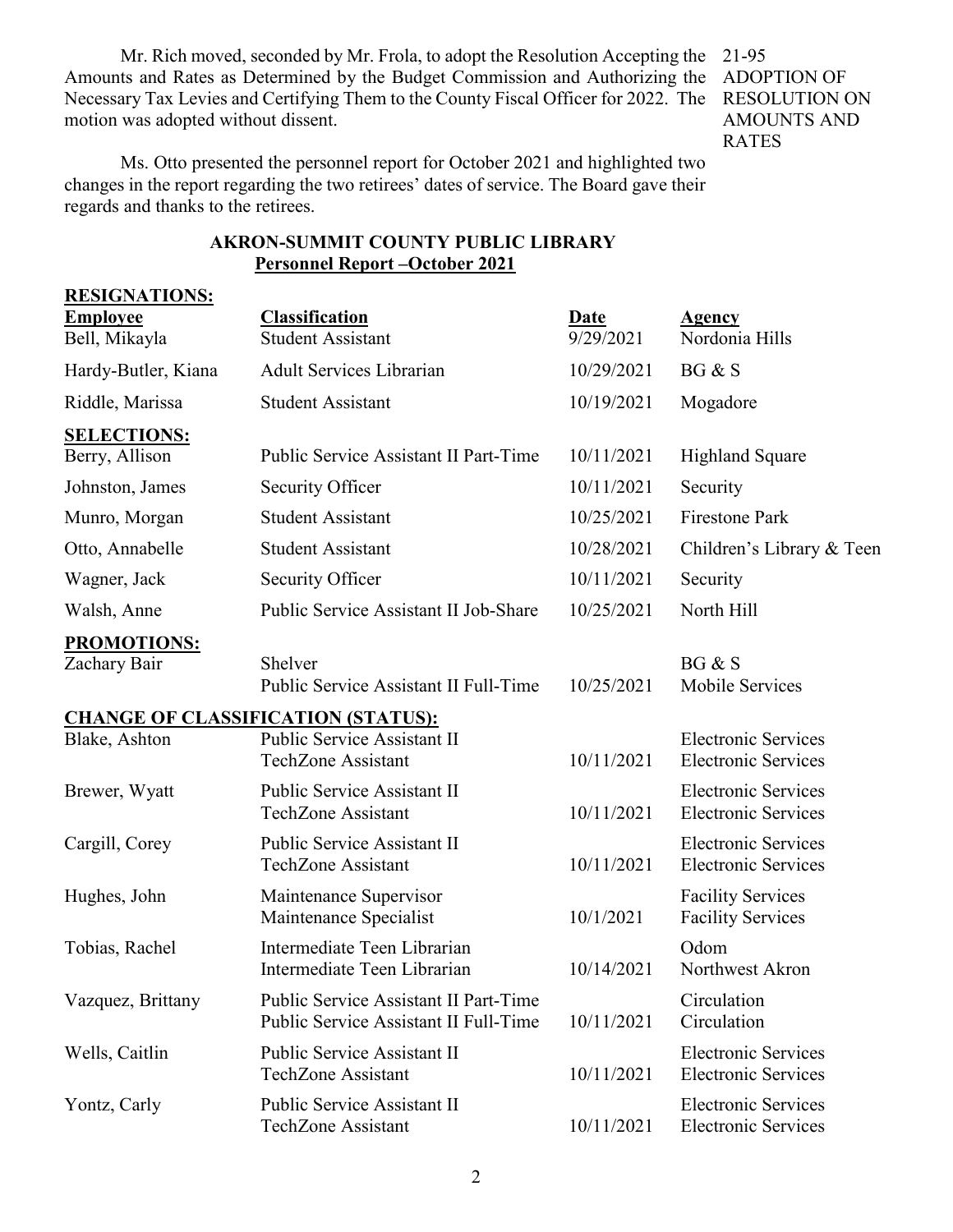| KEIIKEMENIS:<br><b>Employee</b>       | <b>Classification</b>     | Date       | <b>Agency</b> |
|---------------------------------------|---------------------------|------------|---------------|
| Antognoli-Weiser, Lisa Branch Manager |                           | 12/31/2021 | North Hill    |
| Whitaker, Barbara                     | Early Childhood Librarian | 1/31/2022  | Odom          |

#### **Lisa Antognoli-Weiser**

**RETIREMENTS:**

| $09/20/1976 - 06/23/1979 -$ Student Assistant – Main Children's Room   |
|------------------------------------------------------------------------|
| $05/17/1993 - 10/29/1995 - Librarian II - Portage Lakes$               |
| $10/30/1995 - 12/20/1997 - Librarian III (Adult) - North$              |
| $12/21/1997 - 12/31/2021$ – Branch Manager – North (title change only) |
| $12/31/2021$ – Retirement                                              |

### **Barbara Whitaker**

| $01/14/2002 - 09/05/2004 - 8$ helver - Children's Room             |  |
|--------------------------------------------------------------------|--|
| $09/06/2004 - 12/24/2005 - Sr$ . PSA - Mobile Services             |  |
| $12/25/2005 - 09/27/2009 - Librarian Children's - Mobile Services$ |  |
| $09/28/2009 - 01/31/2022 -$ Early Childhood Librarian - Odom       |  |
| $1/31/2022$ – Retirement                                           |  |

# **06.16.09 06.09.10 10.15.19 10.15.20 10.15.21** Full-Time Staff: 291 270 275 254 252 80 Hrs. Exempt 1 23 75 Hrs. Non-Exempt 210 209 Part-time/Job-Share Staff:  $\begin{array}{|c|c|c|c|c|c|c|c|c|} \hline 68 & 54 & 45 & 44 & 40 \\ \hline \end{array}$ Student Assistants: 86 73 76 56 38 Total number of Staff:  $\begin{array}{|c|c|c|c|c|c|c|} \hline 445 & 397 & 396 & 354 & 330 \ \hline \end{array}$ Full-Time Equivalents 1 339 307 308 284 274

#### **NUMBER OF STAFF MEMBERS**

**NOTE: These numbers cannot be compared from month to month for the following reason: the numbers may not reflect additions and deletions to the payroll system as the changes are made immediately prior to or after the date the personnel action is effective**.

Mr. Rich moved, seconded by Mr. Casey, to adopt the October personnel 21-96 report with the changes as noted. The motion was adopted without dissent.

Ms. Hickson-Stevenson stated that the quarterly strategic plan update provided in her written report was fairly lengthy. She highlighted progress on the Culture and Human Capital priority including a salary and classification study and the staff capacity and capabilities assessment and a new performance evaluation tool. Regarding the Marketing priority, she reported that during September the Library introduced new library cards and advertised them on digital billboards. For the priority of Operational Excellence, the Facilities Services Department is creating a facility maintenance and needs plan. She also highlighted that Main Library staff have studied rearrangement options; this goal is now at the point of needing professional assistance. Efforts to identify better programming practices and to seek additional collaboration and improvements to efficiency are underway.

Ms. Hickson-Stevenson next reported on the annual Summit County Trustees Council meeting, which was held virtually on October 14. The group, made up of a trustee representative from each Summit County public library along

PERSONNEL REPORT

EXECUTIVE DIRECTOR'S REPORT

**QUARTERLY** STRATEGIC PLAN UPDATE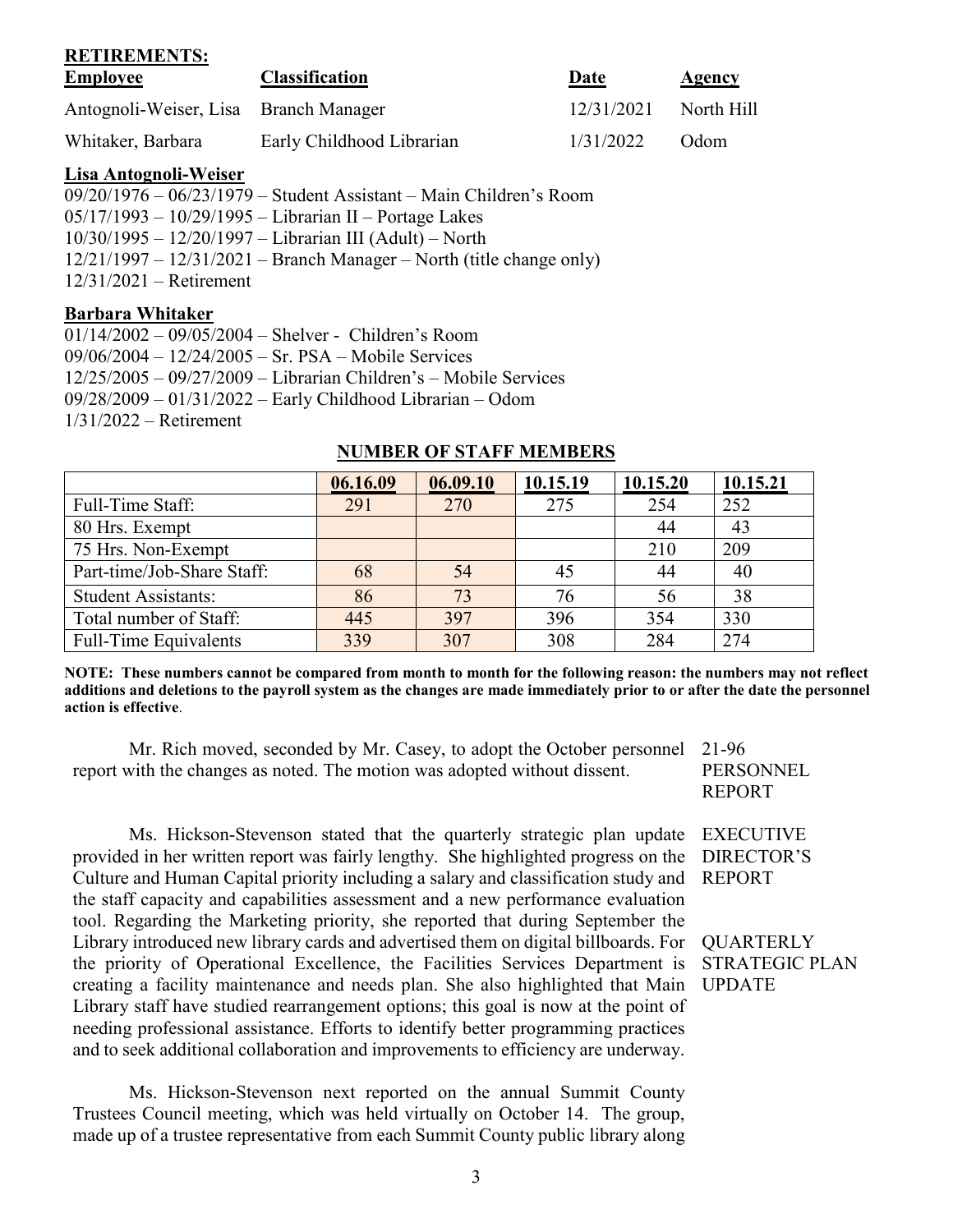with an assortment of library directors and fiscal officers, met to discuss the distribution of the PLF in Summit County. Randy Bergdorf of the Peninsula Library reported that all of the 2020 census information is not yet available and that there is a precedent of using the 2000 figures for 2011 due to issues with the 2010 census. The Library's percentage for 2022 will be 64.71717, and Ms. Hickson-Stevenson asked the Board to approve this figure, which is based on the Blasingame Formula that has been used in Summit County for decades.

Mr. Rich moved, seconded by Mr. Weber, to approve the Council Formula percentage for 2022. The motion was adopted without dissent.

Mr. Casey asked why the Library's share of the PLF had dropped. Ms. Hickson-Stevenson responded that the 2020 initial pandemic closure was part of the decline because the Library opened later than some of the other Summit County libraries. The Library also had several additional closures due to illness that caused staff shortages. Downtown construction also affected Library use at Main Library. Mr. Weber asked if there was any possibility of changing the Blasingame Formula. Ms. Hickson-Stevenson stated there may be a chance in the future as traditional use of libraries changes and there is a greater need to measure different uses of public libraries.

Board members agreed to include the following report in the Board minutes as if it were read at the meeting.

## *Buildings & Grounds Committee Meeting Monday, October 7, 2021 4:30 pm*

*The Buildings and Grounds Committee met at Akron Energy Systems, 226 Opportunity Parkway, Akron, on Monday, October 7, 2021.* 

*After a group tour of the AES facility, Committee Chair Ray Weber called the meeting to order at 5:03 pm, with Committee member Jim Casey and Board member William Rich in attendance. Committee members Jill Darlington and Bernie Rochford were absent. Also attending were staff members Pam Hickson-Stevenson, Andrew Rockey, Peter Schantz, and Barb White; and a number of Akron Energy Systems (AES) employees including Marc Divis, Melanice Hicks, Kevin Hohlefelder, John Caputo, and Kelly Dodson.* 

*Mr. Weber asked for adoption of the agenda. The agenda was adopted without dissent.* 

*Marc Divis, President / CEO of AES, presented on the topic of Heating and Cooling Solutions for Akron-Summit County Public Library. He informed the attendees that the three objectives of the presentation were to provide information on Akron's downtown district energy system; to offer an evaluation of options to heat and cool Main Library and maintain its assets; and to seek approval of a course of action to take to the Library Board of Trustees at the October Board meeting.*

*After sharing a brief summary of the recent history of AES and stating that AES is an agent for the City of Akron, Mr. Divis reviewed the community benefits delivered by AES including fuel efficiency, cleaner air, and water conservation. He stated that the goal is to achieve a net zero carbon community.*  21-97 APPROVAL OF PLF ALLOCATION PERCENTAGE FOR 2022

BUILDINGS & **GROUNDS** COMMITTEE REPORT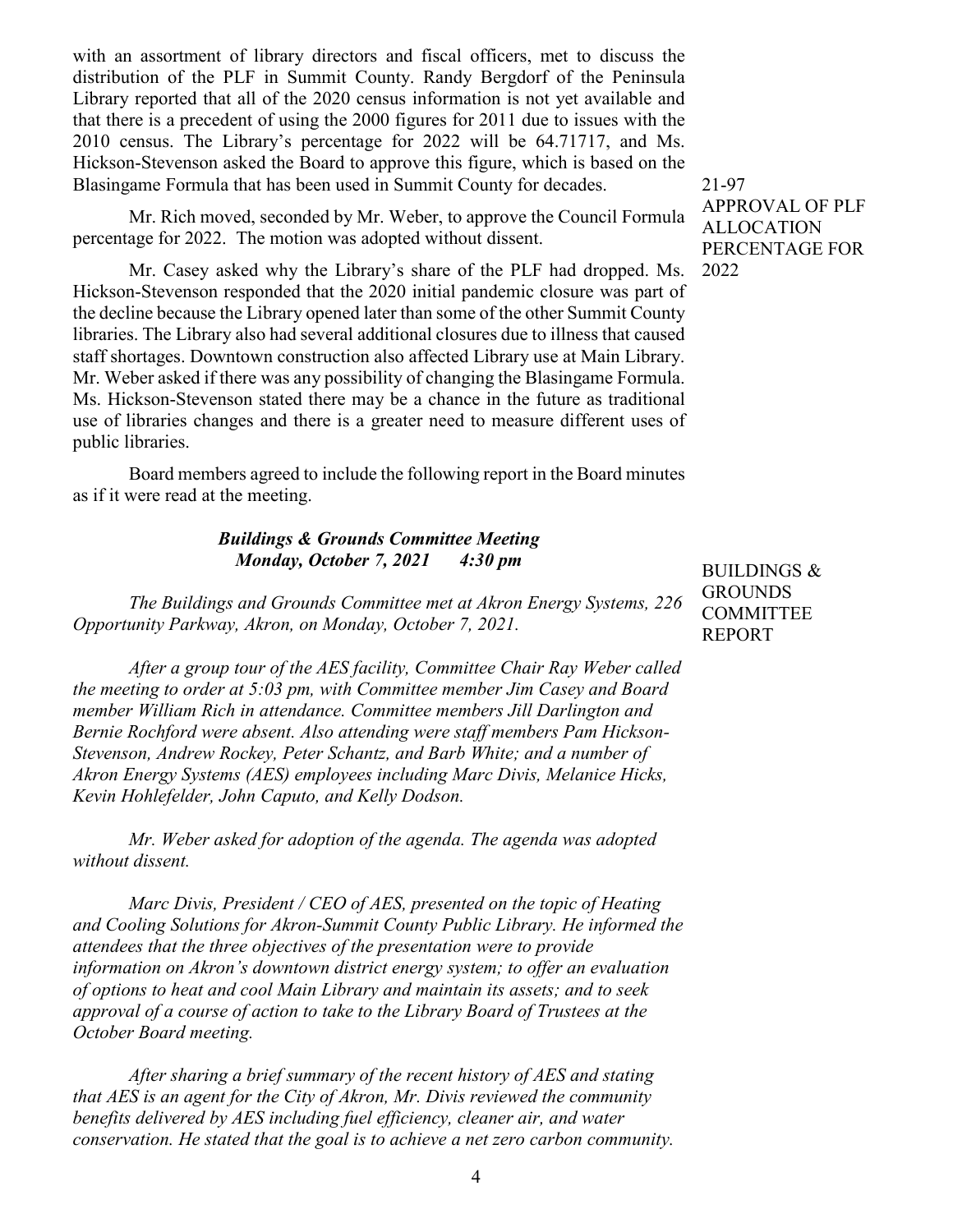*He then provided a comparison of two options for Main Library heating and cooling. One option is to replace the current energy plant in use and the other is to connect to the district energy system. Estimates show that the cost to replace the current plant is approximately \$2 million. One aspect of the comparison was to apply a lifecycle cost analysis (LCCA), a tool used in making long-term infrastructure decisions that results in two major financial metrics: Net Present Value (NPV) and Cash Flow over Period.*

*Mr. Divis next reviewed the results of the LCCS, which showed savings for the Library system if the Board would decide to switch to the district energy system. The AES analysis showed the projected savings for the Library ranging from nearly \$541,000 to nearly \$2 million. One determinant of the savings is whether AES funds the needed capital or the Library does so. Mr. Divis concluded his presentation with an overview of the connection process and schedule, should the Library Board choose to connect to the district energy system.*

*Committee members discussed next steps. Because of the financial ramifications of the two options before the Board, it was decided that a joint Buildings & Grounds and Finance Committees meeting be held before the October 28 Board meeting. All Library Trustees will be encouraged to attend that meeting.*

*Having reached the end of the agenda, Mr. Weber declared the meeting adjourned at 6:06 pm.*

*Pam Hickson-Stevenson Executive Director*

Ms. Hickson-Stevenson read the report of the joint meeting of the Buildings & Grounds Committee and the Finance Committee.

# *REPORT OF JOINT MEETING OF BUILDINGS & GROUNDS AND FINANCE COMMITTEES Tuesday, October 26, 2021 4:30 pm*

*The Buildings and Grounds and Finance Committees met in the Lolita K. Adair Board Room at Main Library on Tuesday, October 26, 2021.* 

*Finance Committee Chair John Frola called the meeting to order at 4:37 pm, with Buildings & Grounds Committee Chair Ray Weber present, as well as Jim Casey, member of both Committees, and William Rich, Board member. Also attending were staff members Pam Hickson-Stevenson, Michelle Scarpitti, Peter Schantz, and Barb White.* 

*Mr. Weber moved to adopt the agenda. The agenda was adopted without dissent.* 

*Peter Schantz provided an overview of his interaction with Akron Energy Systems (AES) since joining the Library system in June 2021. AES is a district energy organization. He stated that the new AES plant and the redundancies that are in place give him confidence in the ability of AES to provide power for Main* 

REPORT OF JOINT MEETING OF BUILDINGS & GROUNDS AND FINANCE **COMMITTEES**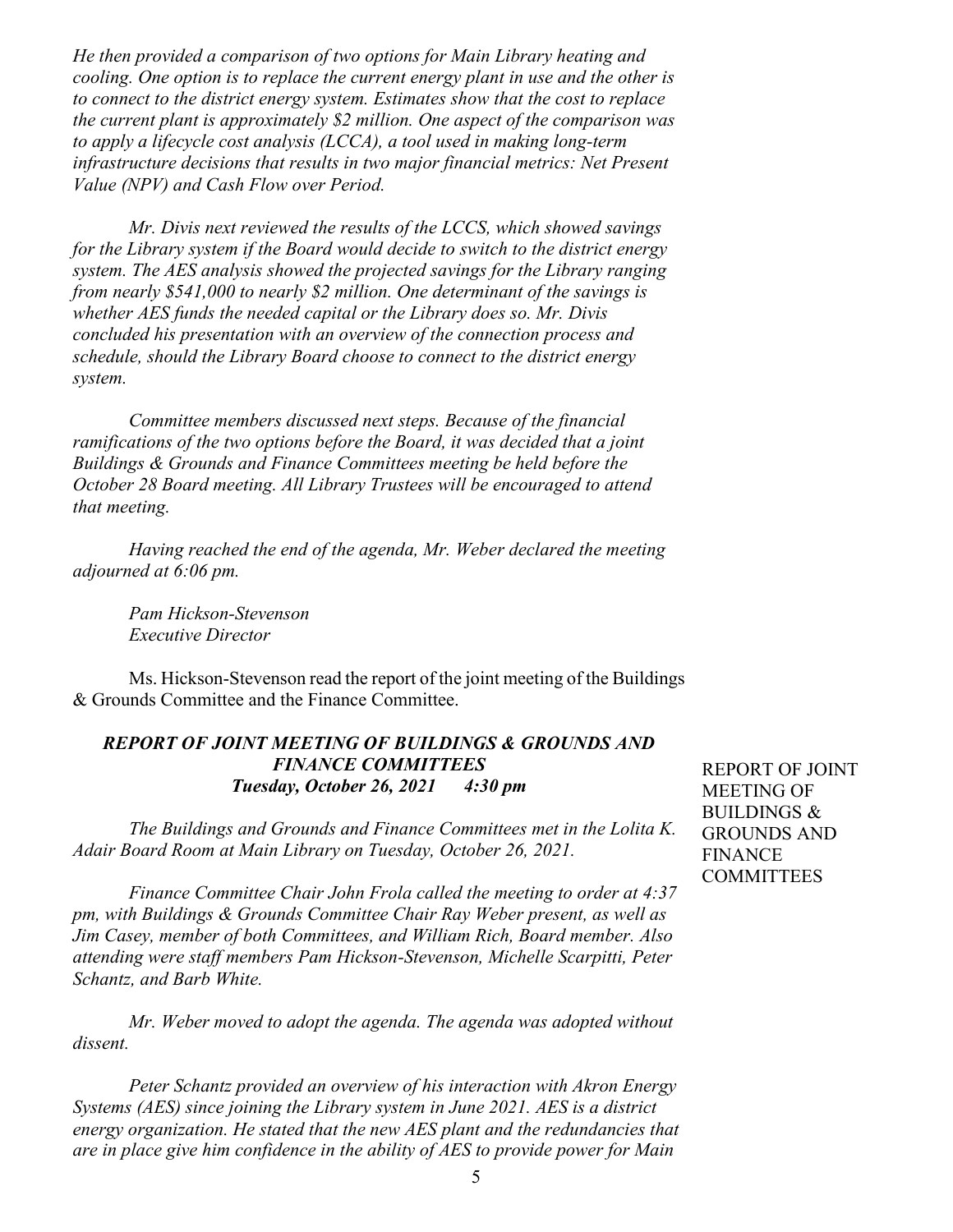*Library's heating and cooling needs. He next presented an account of the work that went into developing spreadsheets detailing cost projections for in-building heating and cooling and cost projections for switching to AES. He explained the role of Scheeser Buckley Mayfield (SBM), a local engineering firm that the Library has contracted with in the past, and reported that he gave the same input data to both SBM and AES. After each organization reviewed the data and developed models of costs, representatives from AES and SBM met with Mr. Schantz to review the numbers and to reach agreement on the cost projections.*

*Mr. Schantz reviewed several different spreadsheets with the Board members that presented comparison information on the heating and cooling options. Scenarios included optimistic and expected scenarios for replacing the in-building plant and a scenario for converting to AES district energy.*

*The Library Trustees asked a number of questions regarding the scenarios, costs, assumptions, energy cost increases, and the provided comparisons. They also asked questions regarding the information Ms. Scarpitti provided about financing the needed expenditures through a bank instead of AES.* 

*Mr. Schantz added information about sustainability and how the proposed conversion to district energy would reduce the load on Main Library's generator. He also reviewed a tentative timeline for the transition process. The Library's contract with Johnson Controls expires at the end of 2021. The timeline for a conversion to district energy indicates the cooling would be in place for summer 2022 and the heating would be in place for fall/winter 2022. He explained that until the transition was completed, a company other than Johnson Controls would be used for the maintenance of the in-building plant at Main Library.*

*Committee members agreed that the option of converting to district energy looks viable and that moving forward into contract negotiation makes sense.* 

*Mr. Casey moved to recommend to the full Board that the Library Executive Director and Facilities Director be authorized to proceed with contract negotiations to pursue converting Main Library's heating and cooling to AES district energy, that the contract be reviewed by legal counsel, and that the negotiated contract be presented to the Board for approval along with plans for financing the capital costs involved in the project. The motion was adopted without dissent and this comes as a recommendation to the Board.*

Mr. Frola moved to amend the Committees' recommendation to include engaging Jason Dodson of Roetzel & Andress on an hourly basis for a total not to exceed \$5,000 to assist in negotiating with AES District Energy. Mr. Rich seconded the motion to amend. The motion to amend was adopted without dissent.

The amended motion was adopted without dissent.

*Having reached the end of the agenda and hearing no objections, Mr. Frola declared the meeting adjourned at 5:56 pm.*

*Pam Hickson-Stevenson, Executive Director*

21-98 CONTRACT NEGOTIATIONS WITH AES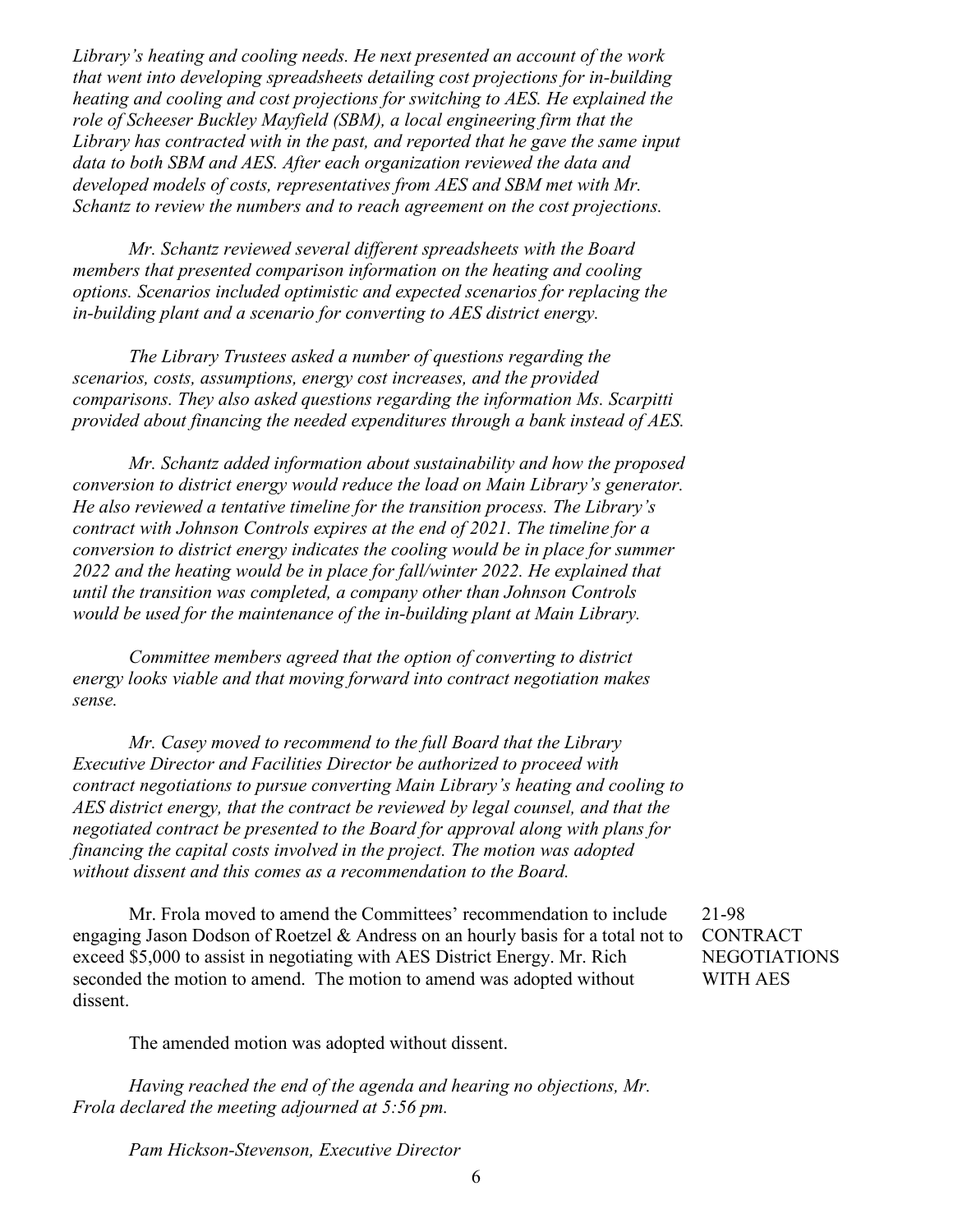Mr. Rich read the report of the Marketing Communications & Library Services Committee meeting.

### *Report of Marketing Communications & Library Services Committee Meeting Monday, October 25, 2021 4:30 pm*

*The Marketing Communications and Library Services Committee met*  SERVICES *Monday, October 25, 2021, in the Lolita K. Adair Board Room at Main Library.* 

*Committee Chair Bill Rich called the meeting to order at 4:35 pm, with Committee members John Frola and Bernie Rochford present. Also attending were Library staff members Pam Hickson-Stevenson, Carla Davis, Terry Pasko, and Barb White.*

*Mr. Frola moved, seconded by Mr. Rochford, to adopt the agenda. The motion was adopted without dissent.*

*Jill Darlington arrived at this point in the meeting.*

*Pam Hickson-Stevenson introduced the draft revision to the Library's current Patron Behavior Guidelines. Committee members and staff discussed various aspects of the draft revision including the reasons for warnings and expulsions, the types of inappropriate behavior that occur at ASCPL locations, the rationale for a list of things that will not result in being asked to leave, and the necessity for and structure of an appeals process.* 

*Mr. Rich offered his assistance in improving the draft. He requested staff develop a list of inappropriate behaviors that would result in the customer first receiving a warning; a list of inappropriate behaviors for which staff discretion would be involved in determining a response to the customer; and a list of inappropriate behaviors for which the customer would be expelled without a warning issued by staff. He also requested an initial description of the process of banning. Finally, he requested a description of the reconsideration process that would be used by the Security Manager and an enhanced description of the appeal process involving the Executive Director. Mr. Rich explained he would work with staff on the draft and then hold a Committee meeting to review the revised draft.*

*With no further business and no objections from Committee members, Mr. Rich adjourned the meeting at 6:10 pm.*

*Pam Hickson-Stevenson Executive Director*

There was no new business.

Ms. Neeley stated there was no public participation at this time.

MARKETING COMMUNICATIONS & LIBRARY **COMMITTEE** REPORT

NEW BUSINESS

PUBLIC PARTICIPATION